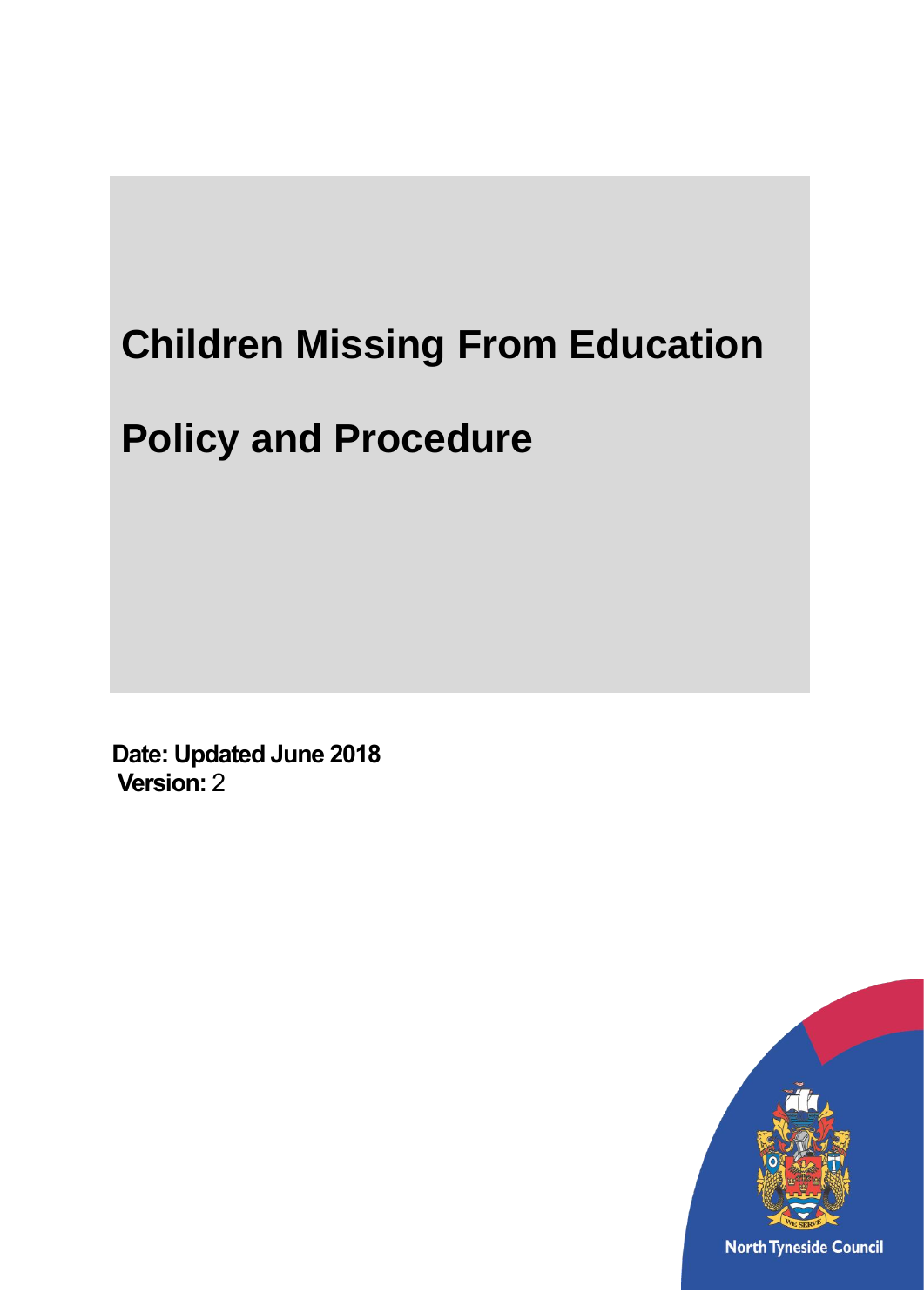## **CONTENTS**

- **1. INTRODUCTION**
- **2. THE ROLE OF SCHOOLS**
- **3. THE USE OF SCHOOL TO SCHOOL (S2S) AND THE LOST PUPIL DATABASE (LPD)**
- **4. EXCLUDED PUPILS**
- **5. THE ROLE OF THE LOCAL AUTHORITY**
- **6. THE ROLE OF THE ATTENDANCE AND PLACEMENT TEAM**
- **7. THE ROLE OF THE ADMISSIONS SERVICE**
- **8. THE ROLE OF OTHER AGENCIES**

### *APPENDICES*

- *CME 1 – Checklist for children thought to have left the area*
- *CME 2 – Referral Form when a child is found not to be registered at any school*
- *CME 3 – Grounds for deleting a pupil of compulsory school age from a school register.*
- *CME 4 – Weekly Return for Pupils Admitted to/ Removed from School Roll*
- *CME 5 – Locating Missing Pupils Flow Chart*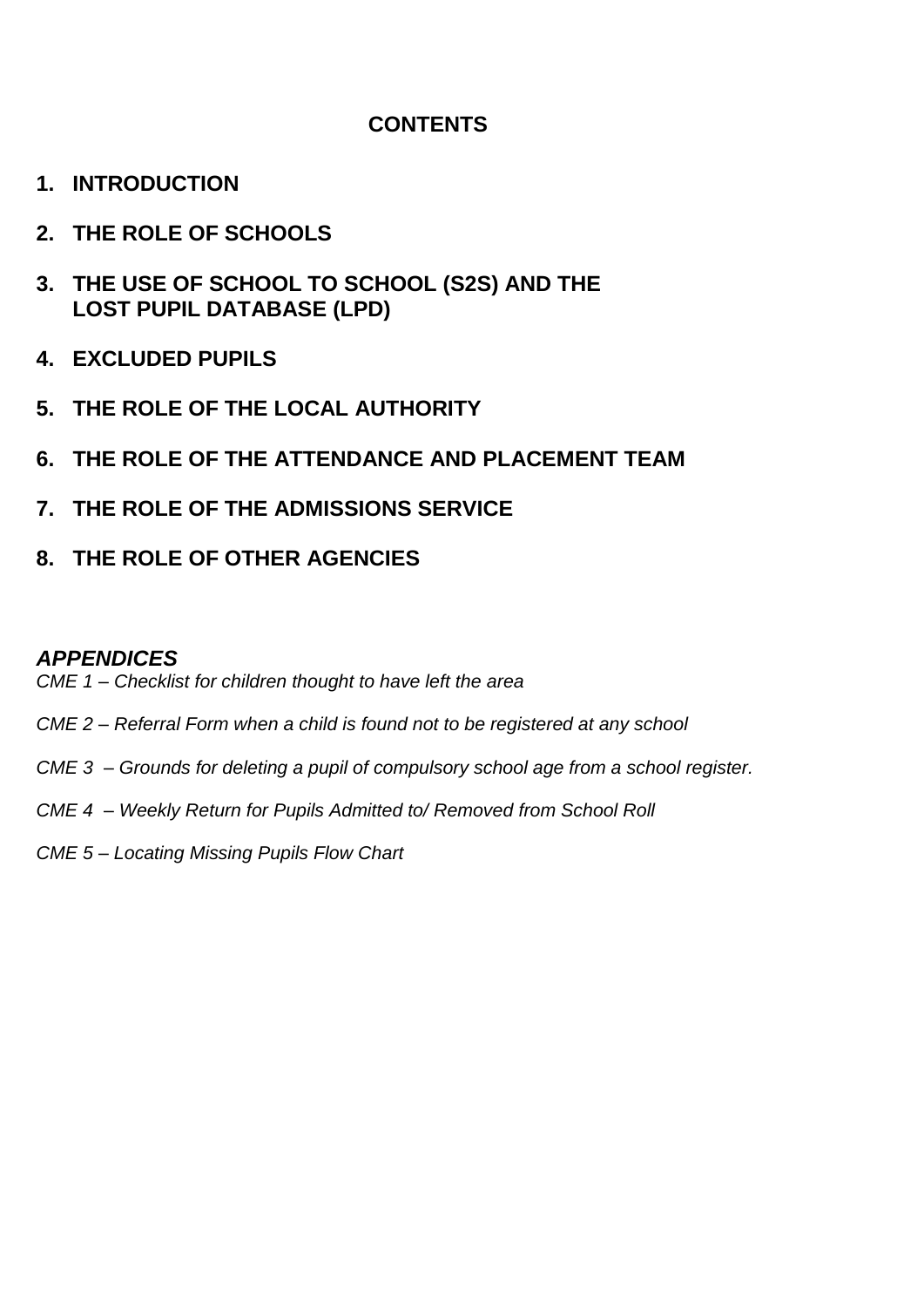## **NORTH TYNESIDE LOCAL AUTHORITY**

## **CHILDREN MISSING FROM EDUCATION (CME) POLICY AND PROCEDURES**

#### **1 INTRODUCTION**

1.0 This document is intended to inform Local Authority (LA) officers, schools, governing bodies and other agencies and professionals about the policy and procedures to be followed in order to prevent children from going 'missing from education'. It should be read in conjunction with LA guidance on non-school attendance and Procedures for Locating Missing Pupils and the Removal of Pupils from Roll and the Child Protection Policy.

1.1 Children (a child) missing from education, in this document, refers to all pupils of compulsory school age who are not on a school roll, nor being educated otherwise (e.g. privately, at home or in alternative provision) and who have been out of any educational provision for a substantial period of time (usually agreed as four weeks or more).

1.2 North Tyneside LA acknowledges that "education protects" and that it is a key responsibility of the LA and its schools to safeguard all the children resident in North Tyneside or attending North Tyneside schools. The LA and its schools will protect the children in the borough by ensuring they are all on a school roll, or known to be home educated and that children do not get 'lost' off school rolls and become 'missing'.

1.3 The Children Act 2004 places a duty on all agencies to work together to promote the welfare of children and to share information. This principle underpins this policy and there is an expectation that all agencies will work together to ensure children are on school rolls. New statutory guidance for Children Missing Education (CME) was issued in September 2016. [www.gov.uk/government/publications/children-missing](http://www.gov.uk/government/publications/children-missing-education)[education](http://www.gov.uk/government/publications/children-missing-education)

1.4 The most common reasons for children and young people being "missing from school are":

- fail to start appropriate provision and hence never enter the system;
- cease to attend as a result of exclusion;
- fail to complete a transition between providers (e.g. being unable to find a suitable school place after moving to a new LA);
- frequent moves of house, including periods of homelessness or periods in a refuge;
- family breakdown or bereavement;
- persistent truancy leading to non attendance;
- disaffection resulting in pupil and/or parent dissatisfaction with the school and the parent withdrawing the pupil or 'being asked to leave';
- young people who have committed offences;
- children living in women's refuges;
- children of homeless families; perhaps living in temporary accommodation;
- children who have run away from home;
- children with long term medical or emotional problems;
- unaccompanied asylum seekers and refugees, or children of asylum seeking families;
- children from transient families;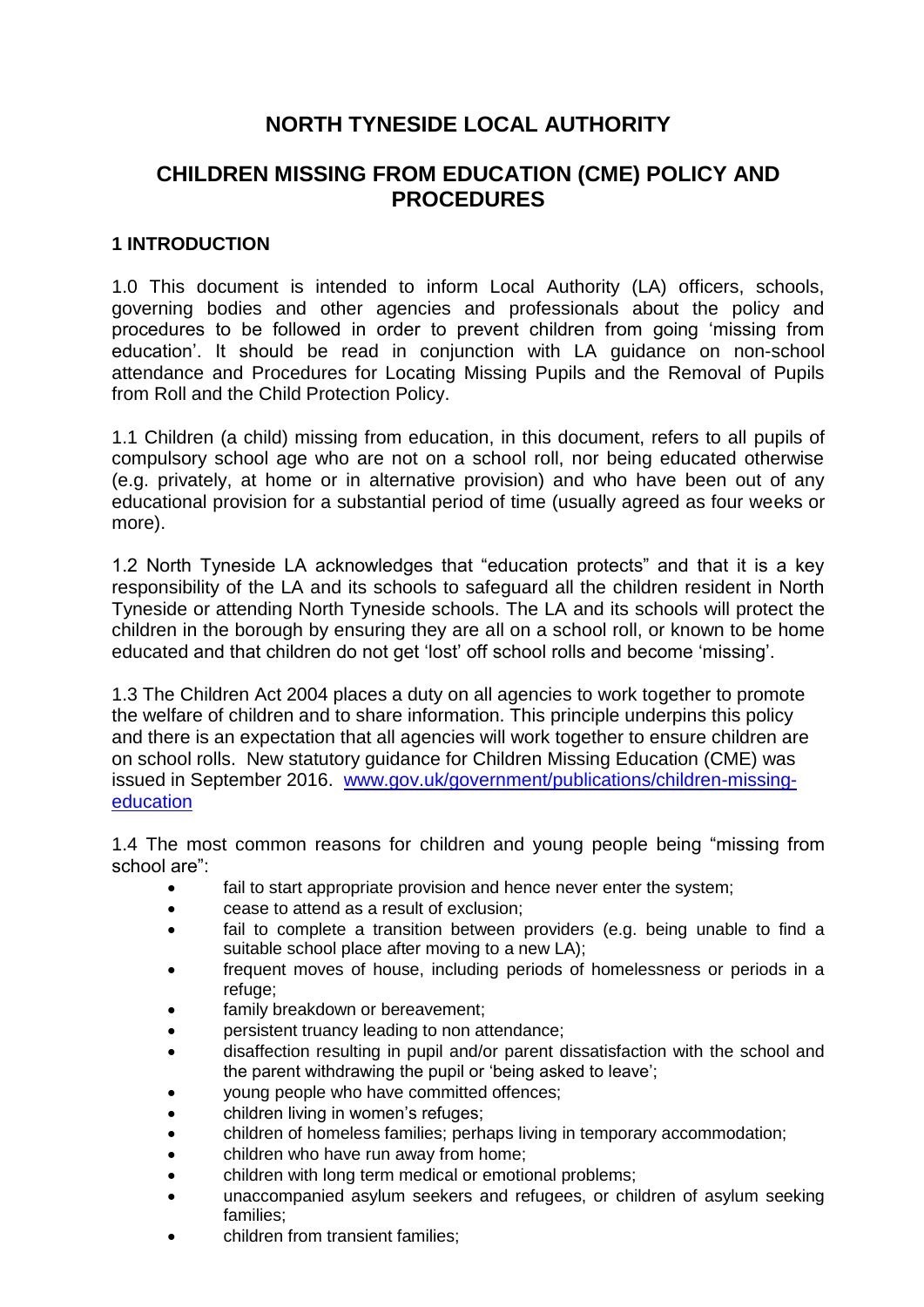1.5 It will be recognised that the factors listed above make children and young people ‗vulnerable' in every sense and it is therefore particularly important they are not allowed to 'go missing' from education.

1.6 Research indicates certain groups of children are more likely to be affected by the factors listed above and include:

- i) Looked After Children (LAC);
- ii) refugee and asylum seeking children;
- iii) travellers:
- iv) children who have suffered bereavement, trauma, domestic violence or other adverse family circumstances;
- v) children with Special Educational Needs (SEN).

#### **2 THE ROLE OF SCHOOLS**

2.0 When a pupil is expected to join the school, either at a normal time of starting (e.g. Nursery, Reception or Year 7) or at any other time, and s/he does not arrive, the school must first try to make contact with the parents by phone or letter.

If, after **one week**, no contact has been made the school must inform the local authority Admissions Team to find out if the pupil has been registered elsewhere.

After **two weeks** the school must complete a referral to the Attendance and Placement Service who will follow the procedures for locating missing pupils. The pupil must not be removed from roll until the Officer responsible has ascertained the pupil's whereabouts and safety, and has confirmed that the pupil is registered at another school or is being educated otherwise.

2.1 If a pupil has unexplained absence from school for a prolonged period, or fails to return from a holiday, the school must follow the normal procedures for investigating pupil absence (ie telephone calls, letters, invitations to meetings at the school, etc). If, after two weeks, the pupil does not return to school the matter must be referred to the Attendance and Placement Service where the procedures for 'missing pupils', outlined in the Procedures for Locating Missing Pupils and the Removal of Pupils from Roll Guidance Document should be followed.

As above, the pupil **must not be removed from roll** until the Attendance and Placement Service has ascertained the pupil's whereabouts and safety, and has confirmed that the pupil is registered at another school or is being educated otherwise.

2.2 If a pupil ‗disappears' without any warning the school must immediately notify the Attendance and Placement Service.

2.3 **All schools** (including academies and independent schools) must notify their local authority when they are about to remove a pupil's name from the school admission register under **any** of the fifteen grounds listed in the regulations.

[https://www.gov.uk/government/uploads/system/uploads/attachment\\_data/file/550416/](https://www.gov.uk/government/uploads/system/uploads/attachment_data/file/550416/Children_Missing_Education_-_statutory_guidance.pdf) [Children\\_Missing\\_Education\\_-\\_statutory\\_guidance.pdf](https://www.gov.uk/government/uploads/system/uploads/attachment_data/file/550416/Children_Missing_Education_-_statutory_guidance.pdf)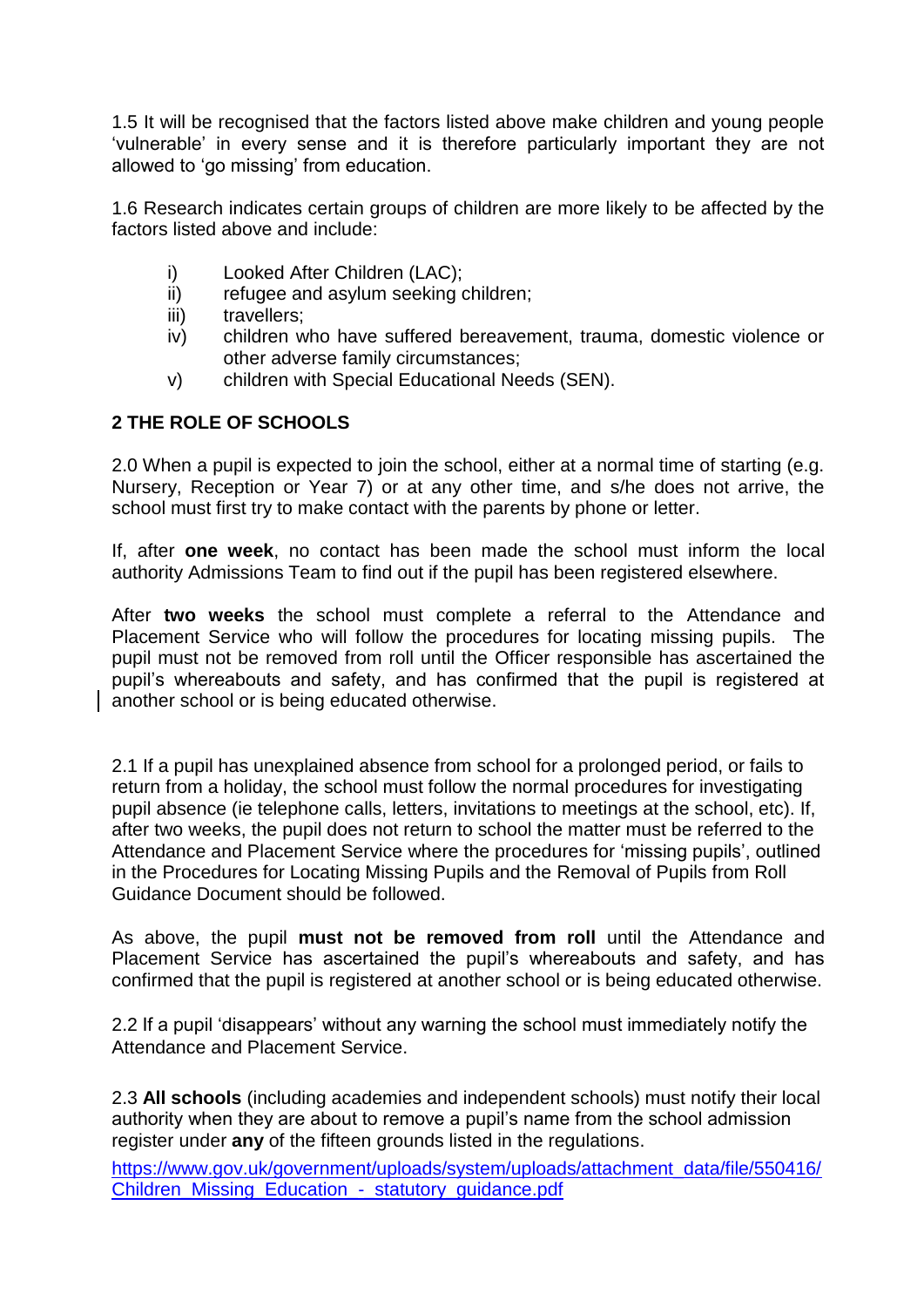Grounds for deleting a pupil of compulsory school age from the school admission register as listed in the statutory guidance are shown below:

| $\mathbf{1}$   | 8(1)(a) - where the pupil is registered at the school in accordance with the requirements of a school attendance<br>order, that another school is substituted by the local authority for that named in the order or the order is revoked by<br>the local authority on the ground that arrangements have been made for the child to receive efficient full-time<br>education suitable to his age, ability and aptitude otherwise than at school.                                                                                                                                               |
|----------------|-----------------------------------------------------------------------------------------------------------------------------------------------------------------------------------------------------------------------------------------------------------------------------------------------------------------------------------------------------------------------------------------------------------------------------------------------------------------------------------------------------------------------------------------------------------------------------------------------|
| 2              | 8(1)(b) - except where it has been agreed by the proprietor that the pupil should be registered at more than one<br>school, in a case not falling within sub-paragraph (a) or regulation 9, that he has been registered as a pupil at<br>another school.                                                                                                                                                                                                                                                                                                                                      |
| 3              | 8(1)(c) - where a pupil is registered at more than one school, and in a case not falling within sub-paragraph (j) or<br>(m) or regulation 9, that he has ceased to attend the school and the proprietor of any other school at which he is<br>registered has given consent to the deletion.                                                                                                                                                                                                                                                                                                   |
| $\overline{4}$ | 8(1)(d) - in a case not falling within sub-paragraph (a) of this paragraph, that he has ceased to attend the school<br>and the proprietor has received written notification from the parent that the pupil is receiving education otherwise<br>than at school.                                                                                                                                                                                                                                                                                                                                |
| 5              | 8(1)(e) - except in the case of a boarder, that he has ceased to attend the school and no longer ordinarily resides<br>at a place which is a reasonable distance from the school at which he is registered.                                                                                                                                                                                                                                                                                                                                                                                   |
| 6              | $8(1)(f)$ - in the case of a pupil granted leave of absence in accordance with regulation 7(1A), that $-$<br>(i) the pupil has failed to attend the school within the ten school days immediately following the expiry of the period<br>for which such leave was granted;<br>(ii) the proprietor does not have reasonable grounds to believe that the pupil is unable to attend the school by<br>reason of sickness or any unavoidable cause; and<br>(iii) the proprietor and the local authority have failed, after jointly making reasonable enquiries, to ascertain where<br>the pupil is. |
| $\overline{7}$ | 8(1)(g) - that he is certified by the school medical officer as unlikely to be in a fit state of health to attend school<br>before ceasing to be of compulsory school age, and neither he nor his parent has indicated to the school the<br>intention to continue to attend the school after ceasing to be of compulsory school age.                                                                                                                                                                                                                                                          |
| 8              | 8(1)(h) - that he has been continuously absent from the school for a period of not less than twenty school days and<br>(i) at no time was his absence during that period authorised by the proprietor in accordance with regulation 6(2);<br>(ii) the proprietor does not have reasonable grounds to believe that the pupil is unable to attend the school by<br>reason of sickness or any unavoidable cause; and<br>(iii) the proprietor of the school and the local authority have failed, after jointly making reasonable enquiries, to<br>ascertain where the pupil is.                   |
| 9              | 8(1)(i) - that he is detained in pursuance of a final order made by a court or of an order of recall made by a court or<br>the Secretary of State, that order being for a period of not less than four months, and the proprietor does not have<br>reasonable grounds to believe that the pupil will return to the school at the end of that period.                                                                                                                                                                                                                                          |
| 10             | $8(1)(i)$ - that the pupil has died.                                                                                                                                                                                                                                                                                                                                                                                                                                                                                                                                                          |
| 11             | 8(1)(k) - that the pupil will cease to be of compulsory school age before the school next meets and-<br>(i) the relevant person has indicated that the pupil will cease to attend the school; or<br>(ii) the pupil does not meet the academic entry requirements for admission to the school's sixth form.                                                                                                                                                                                                                                                                                    |
| 12             | 8(1)(I) - in the case of a pupil at a school other than a maintained school, an Academy, a city technology college or<br>a city college for the technology of the arts, that he has ceased to be a pupil of the school.                                                                                                                                                                                                                                                                                                                                                                       |
| 13             | 8(1)(m) - that he has been permanently excluded from the school.                                                                                                                                                                                                                                                                                                                                                                                                                                                                                                                              |
| 14             | 8(1)(n) - where the pupil has been admitted to the school to receive nursery education, that he has not on<br>completing such education transferred to a reception, or higher, class at the school.                                                                                                                                                                                                                                                                                                                                                                                           |
| 15             | $8(1)(o)$ where-<br>(i) the pupil is a boarder at a maintained school or an Academy;<br>(ii) charges for board and lodging are payable by the parent of the pupil; and<br>(iii) those charges remain unpaid by the pupil's parent at the end of the school term to which they relate.                                                                                                                                                                                                                                                                                                         |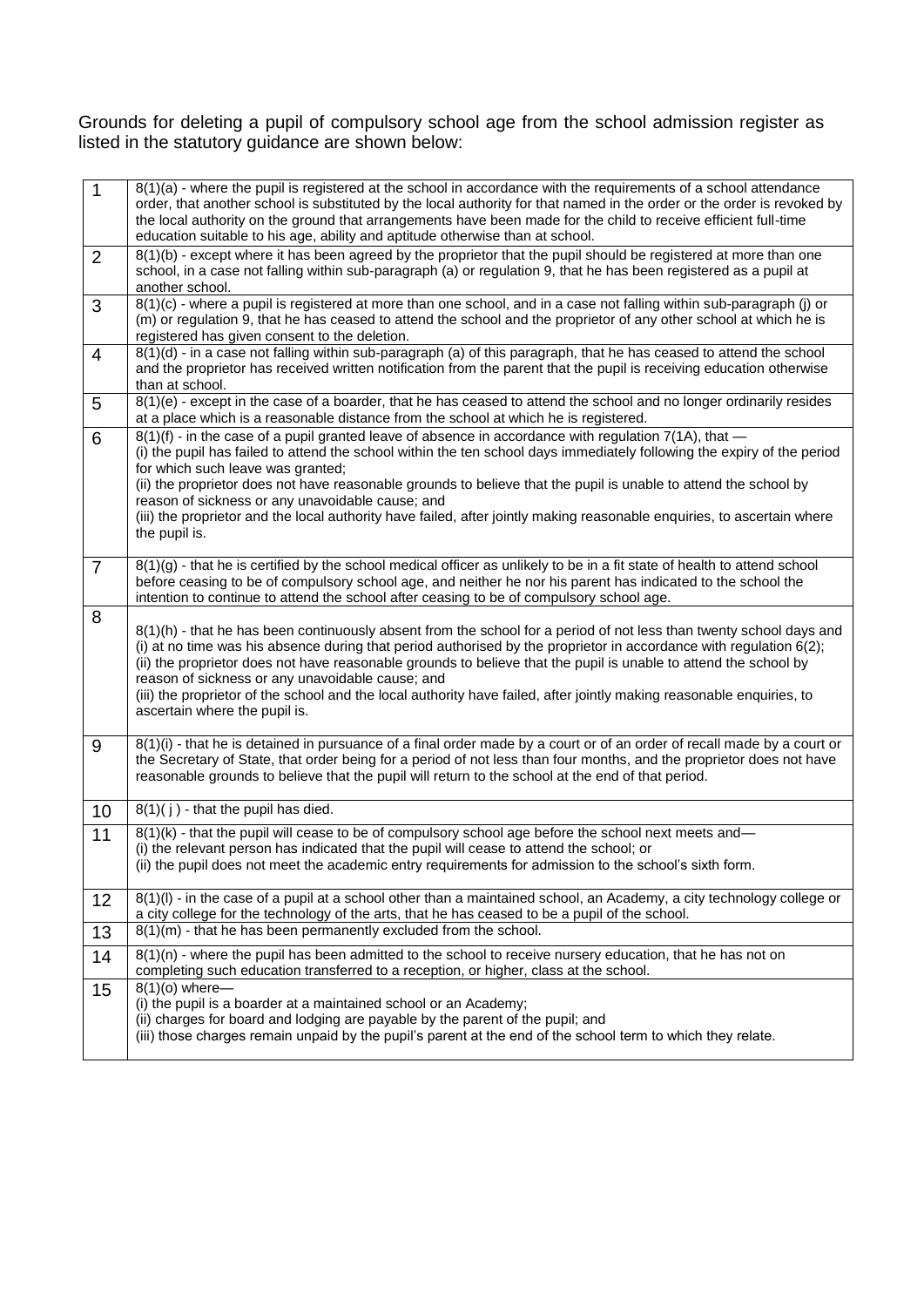2.4 When adding or removing a pupil's name, the notification to the local authority must include:

- (a) the full name of the pupil and date of birth.
- (b) the full name and address of any parent with whom the pupil normally resides
- (c) at least one telephone number of the parent
- (d) the pupil's future address and destination school, if applicable
- (e) the grounds in regulation 8 under which the pupil's name is to be removed from the admission register (see Annex A).

It is important to notify the Attendance & Placement Service if the child's previous school **should not be notified** of the destination school (for example, when a family is escaping domestic violence).

Schools must make reasonable enquiries to establish the whereabouts of the child jointly with the local authority, before deleting the pupil's name from the register.

#### **If the child is subject of a Child Protection Plan or should the school have particular child protection concerns, the school should immediately notify the Front Door on 03452000109**

All schools must also notify the local authority **within five days** of adding or removing a pupil's name to / from the admission register at a non-standard transition point. When a child is removed from a school roll the school must inform the Attendance and Placement Service by including the pupil on the weekly return.

In the event of a pupil moving to another school the name of the school must be indicated and the pupil's records must be sent to the new school within **15 days**. If, for any reason, a child's name is removed from the school roll the LA must be informed immediately.

2.5 In the event of a parent informing the school that s/he is removing the pupil to educate him/her at home, the Officer with responsibility for Elective Home Education, who can be contacted through the Attendance and Placement Service, must be informed. The pupil's details will be recorded and arrangements will be made by the LA to advise the parent / carer of their responsibilities and to make every effort to gather information to confirm that the child is receiving suitable education.

2.6 If the pupil has moved or transferred and is known to be on roll at another school, the Admissions Service and the Attendance and Placement team should be notified.

2.7 If there is no trace of the pupil, the Attendance and Placement Service must be notified prior to deletion and given time to make appropriate enquiries about the pupil's whereabouts. The Attendance & Placement Service should be notified using Appendix CME1 form. They will work with schools to make reasonable efforts to try and identify the child's current whereabouts or destination. Appendix CME 2 provides a checklist of enquiries to locate children who may no longer reside in North Tyneside.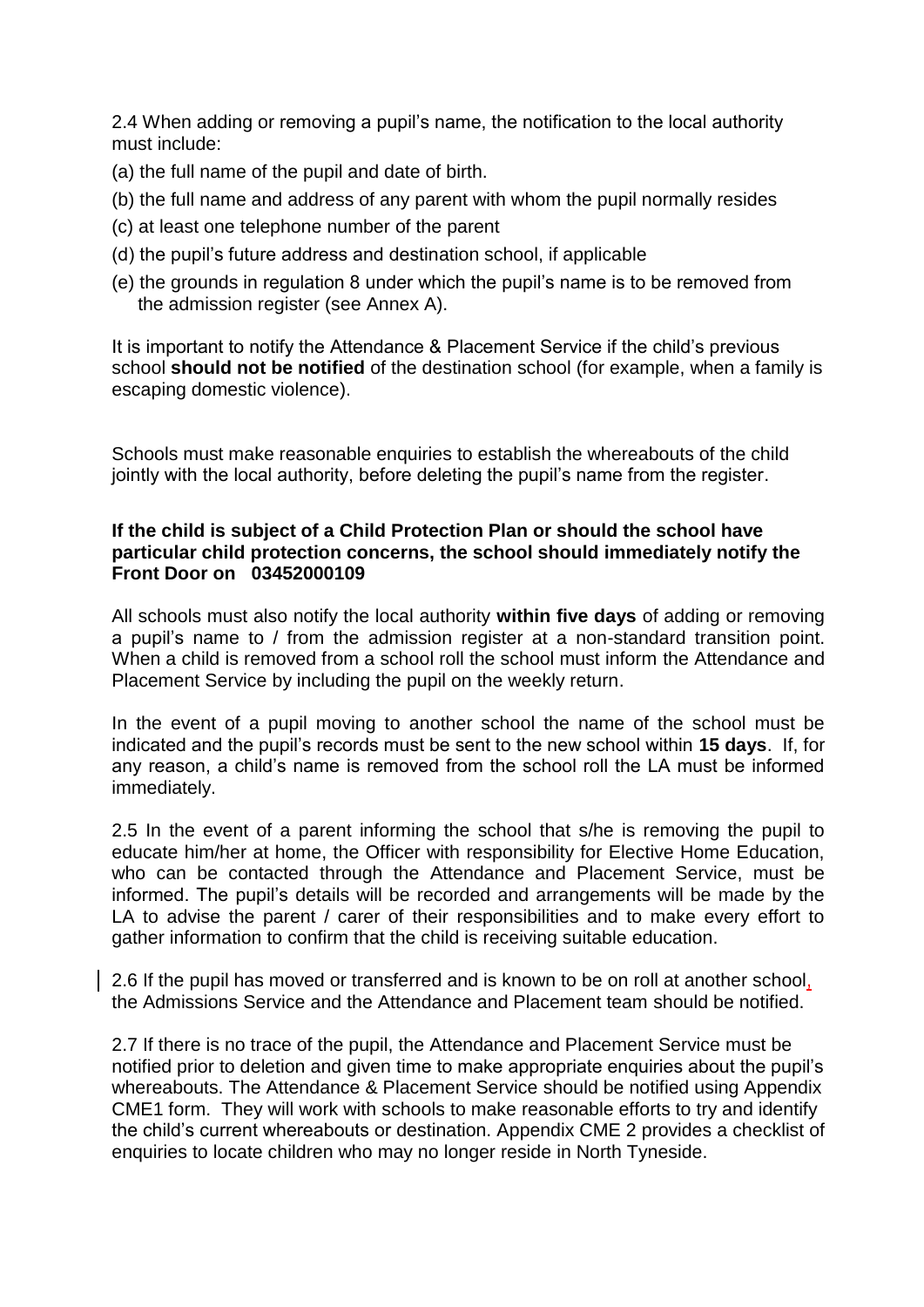2.8 Pregnancy is not a reason for a pupil to be removed from the school roll.

2.9 Schools must monitor all deletions from school rolls by race, ethnicity, gender, SEN and disability to ensure that they are fulfilling their obligations under the Race Relations (Amendment) Act 2000 and the Special Educational Needs and Disability Act (2001).

2.10 If a school learns of a school aged pupil without a school place (eg a sibling or friend of a current pupil, or a child on its waiting list) the school must inform the LA of the pupil by completing as much of (Appendix CME 1, attached to this Policy) as possible and returning it to the Attendance and Placement Service.

2.11 If a pupil is a resident of another Local Authority it is the school's responsibility to notify the ‗home' Authority of any of the circumstances above, in line with North Tyneside's Protocols that cover cross-borough issues with pupils.

2.12 Removal from roll for any reason other than those specified above is **illegal.**

2.13 Link Inspectors and Ofsted will monitor schools' compliance with legal requirements.

#### **3. THE USE OF SCHOOL TO SCHOOL (S2S) AND THE LOST PUPIL DATABASE (LPD)**.

3.0 In all cases, reasonable efforts must be made to find a child. Should such efforts prove to be unsuccessful and confirmation has been received from the Attendance and Placement Service, the school can remove the child's name from their roll and create a "lost" Common Transfer File (CTF) with XXXXXXX as the destination. This must then be uploaded onto the secure site  $-$  this information will be held in a secure area of S2S known as the Lost Pupil Database.

This is a statutory requirement under the Education (Pupil Registration) (England) Regulations 2006. The CTF should be immediately uploaded onto the DFE s2s secure site where it will be held in the Lost Pupil Database. This file must hold information on one pupil only.

3.1 A flowchart is provided to assist schools to use the appropriate destination code when uploading a CTF to the DFE s2s site (Appendix 5).

Should a child join a North Tyneside school without that school receiving a CTF from the child's previous school, then the receiving school should contact the Attendance & Placement Service and request that a search is made of the Lost Pupil Database for a matching record.

3.2 If a child leaves the school to go to an independent school, or a school outside England, then the destination code MMMMMMM must be used – this file will be held in a secure database which can be searched by the Local Authority.

3.3 If a CTF is rejected schools should recode the file MMMMMMM.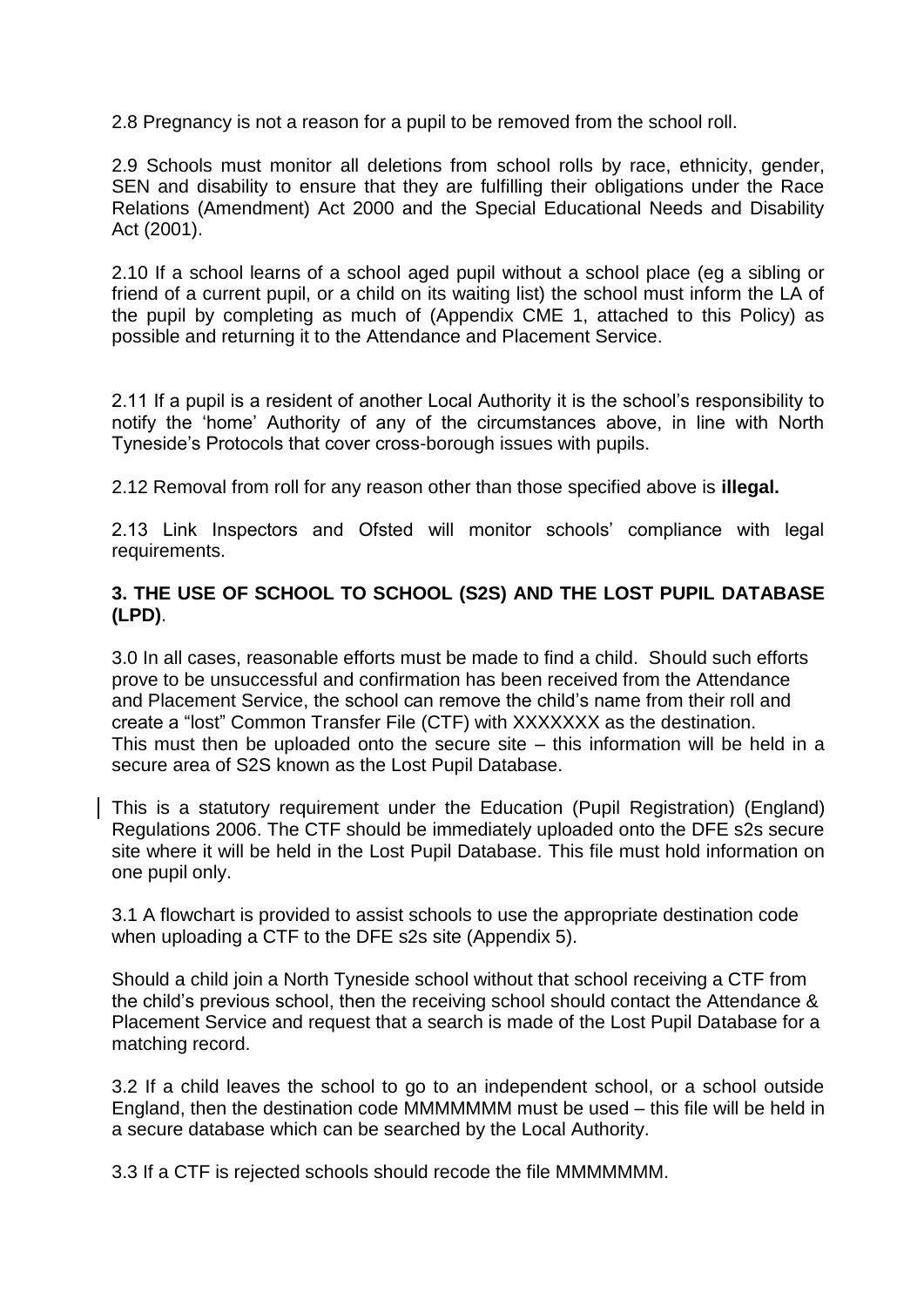3.4 Schools must check S2S regularly to look for the CTFs of newly admitted pupils. If a new pupil is admitted, and the CTF is not available, schools should notify the Attendance and Placement Service who will search the lost Pupil Database for the pupil's CTF, which can then be forwarded to the school.

North Tyneside Council recognises that these procedures will only function effectively if all North Tyneside schools are committed to adhering to the principle that:

#### **WHENEVER A PUPIL JOINS OR LEAVES A SCHOOL, A COMMON TRANSFER FILE MUST ACCOMPANY HIM/HER.**

The LA will therefore ensure that all North Tyneside schools:

- Are made fully aware of their responsibilities in relation to missing pupils.
- Are properly supported to meet these responsibilities.

#### **4. EXCLUDED PUPILS**

4.0 The Attendance and Placement Service must be informed of all exclusions from school (both permanent and fixed term). It is expected that all schools will follow statutory Guidance on Exclusion from School. Schools are specifically supported through this process by the School Support Service (SST) .

4.1 In the event of a pupil being excluded for a fixed term, work must be provided by the school, and if the exclusion is for more than 15 school days full time education will be provided. If a school is imposing an exclusion of more than 15 school days, the Attendance and Placement Service must be informed of the arrangements that are being made for the pupil's education during the exclusion from the fifteenth day.

#### **5. THE ROLE OF THE LOCAL AUTHORITY (LA)**

5.0 The Attendance and Placement Service under the direction and supervision of the Senior Manager for Facilities and Fair Access and the Head of, Commissioning and Investment is the LA designated officer for children missing from education. This officer is responsible for the tracking and tracing of all pupils notified as being without a school place, and for liaising with other authorities.

5.1 It is the LA responsibility to ensure that all school aged children are in receipt of suitable and efficient education, appropriate to their age, aptitude and ability, whether at school or otherwise.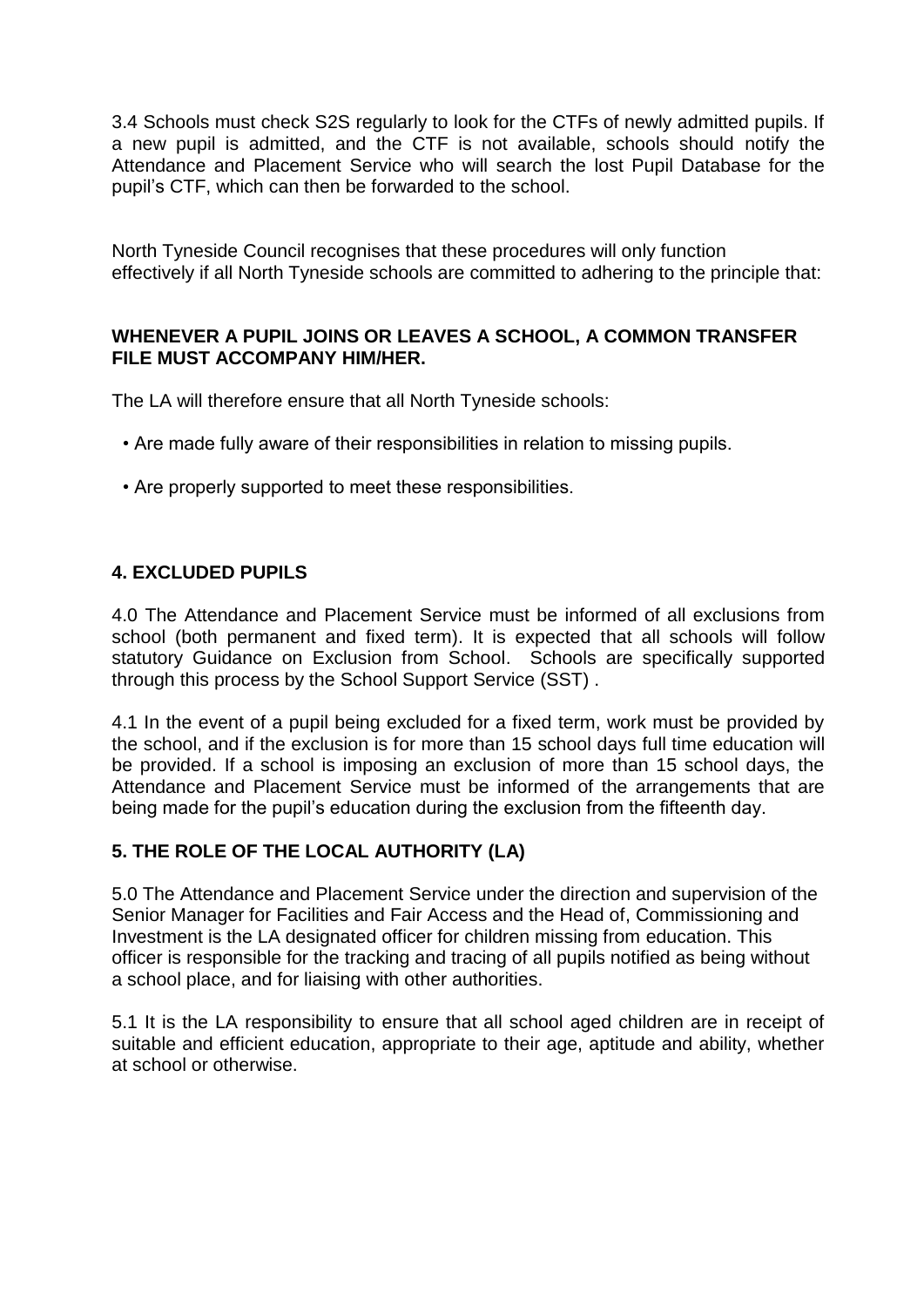#### **6. THE ROLE OF THE ATTENDANCE AND PLACEMENT SERVICE**

6.1 The Attendance and Placement Service has a statutory duty to inspect school registers and ensure that they are being kept in accordance with regulations. This will include regular monitoring of pupils who have been removed from roll to ensure that the procedures and regulations described above are being followed and that no pupil is allowed to 'disappear' from a school roll. The Attendance and Placement Service will regularly check on the attendance of pupils where there is a high level of unauthorised absence. Any concerns will be followed up with schools and other linked professionals.

#### **7. THE ROLE OF THE ADMISSIONS SERVICE**

7.0 The Admissions Service has responsibility for:

- i) The co-ordination of admissions to reception classes, ensuring, in cooperation with primary admission authorities, that no more than a single offer of a reception class place is made to applicants for North Tyneside Schools;
- ii) the co-ordination of admission arrangements for pupils transferring from primary to secondary school, ensuring, in co-operation with secondary admission authorities and other Local Authorities that North Tyneside-resident pupils receive no more than a single offer of a secondary school place;
- iii) processing requests for mid-year admissions and school transfers,
- iv) identifying through the Authority's data systems and other agencies those children who require the allocation of a school place (for the major intakes at reception and secondary transfer but, also, in respect of other school years);
- v) the allocation of LA nursery places as required .
- vi) ensuring parents are aware of other educational establishments with atypical admission points.

7.1 To contribute to the work of ensuring that all pupils are on a school roll and attending school, the Admissions Service works as follows:

- i) Prioritises work on the allocation of school places for Children in Public Care/LAC;
- ii) ensures that advice about admissions and support with the application procedure is readily available for families new to the area;
- iii) carefully considers each request for a transfer of school, ensuring that parents are aware of the implications of a change of school and discouraging the request where appropriate;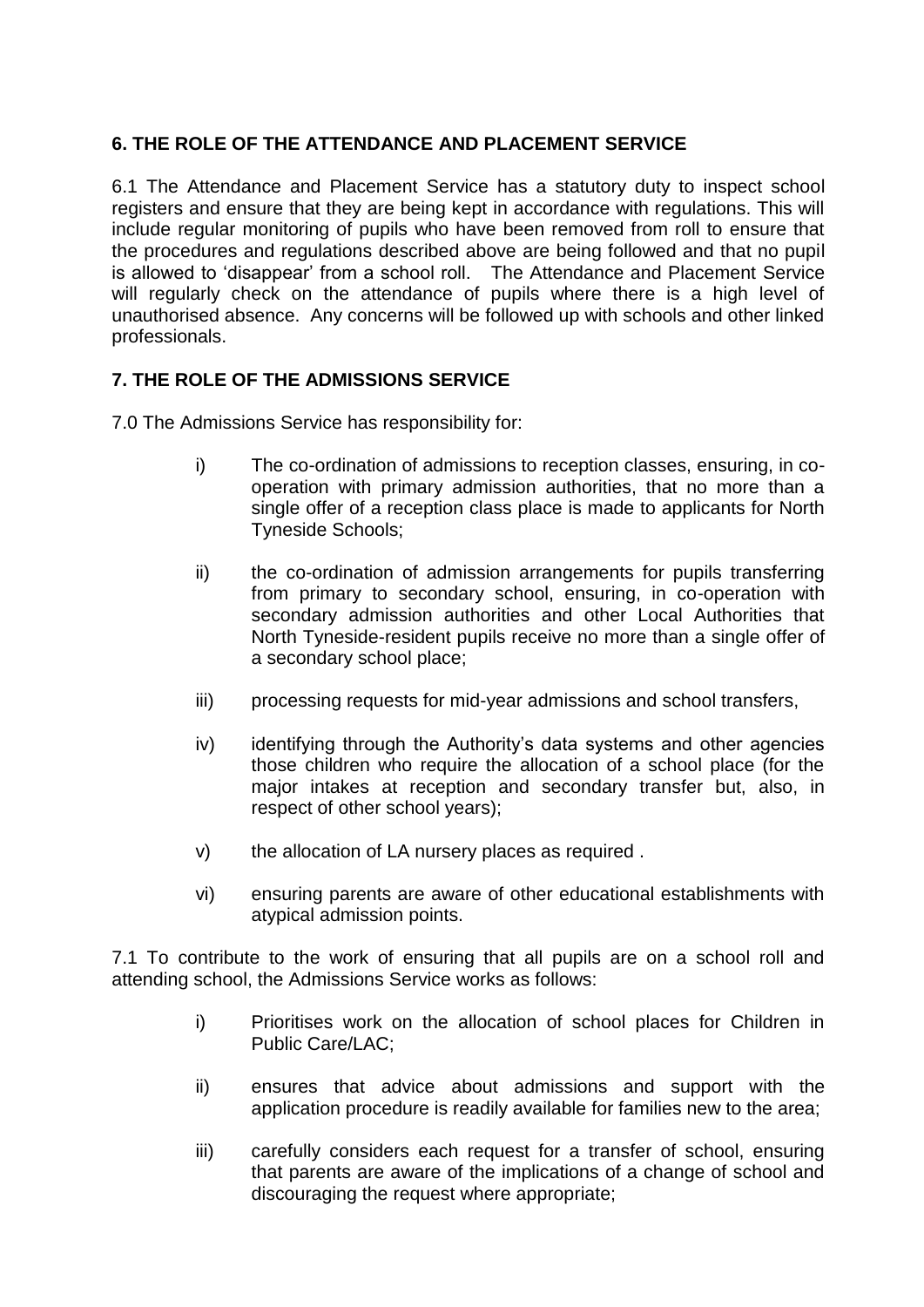- iv) ensures, at every opportunity, that parents are advised not to withdraw their children from school without first having secured an alternative school place;
- v) identifies pupils who are out of school and unable to readily benefit from a mainstream school placement so that consideration may be given to other appropriate placement;
- vi) contributes to the maintenance of an efficient pupil database which, following liaison with schools and parents as necessary, records the school places offered and those taken up or declined;
- vii) shares information with other LAs and admission authorities regarding individual pupil placements within their schools;
- viii) investigates, with parents, schools and the Attendance and Placement Service as necessary, those cases where pupils fail to take up school places or where it becomes evident that a pupil is out of school;
- ix) follows-up and monitors the outcome of admission referrals made to the Authority's schools.

#### **8. THE ROLE OF OTHER AGENCIES**

8.0 Other agencies, especially Social Services, Health, Police, Housing and the Connexions Service, frequently come into contact with school-aged pupils. It is an expectation of the LA that any professional coming across a school aged child will ask where that child is registered at school and contact the Attendance and Placement Service if they have information on a child who may be missing education.

8.1 In the event of a pupil being 'missing' the Attendance and Placement Manager will liaise with all agencies including, Police and Social Services and follow the Child Protection Procedures.

8.2 As appropriate, the Attendance and Placement Service Manager will liaise with all agencies including, Police and will follow any protocols established with regard to cross border issues.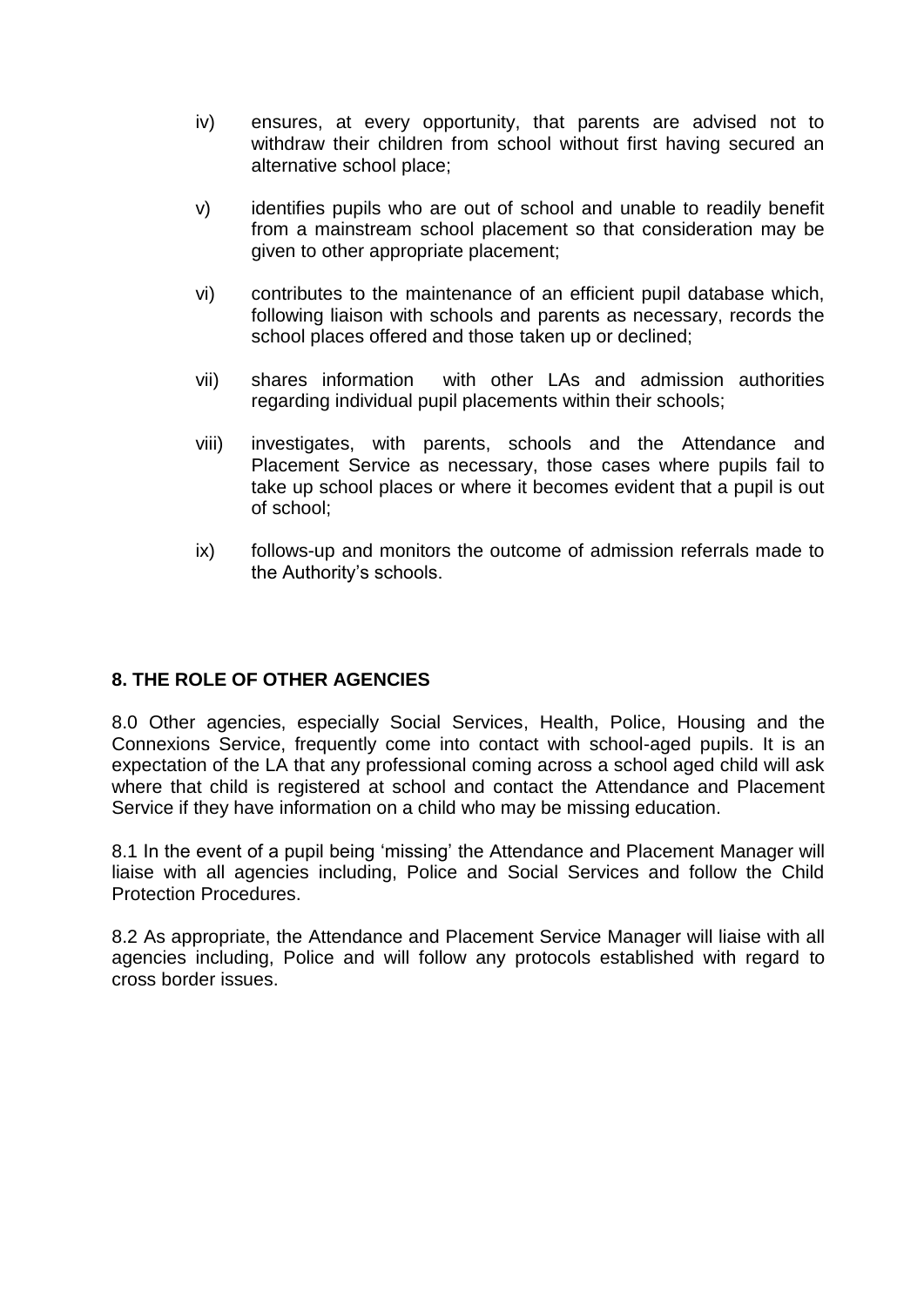# **Appendix CME1**

#### **Children Missing Education Referral Form**

For completion by professionals in both statutory and voluntary sector who in the course of their work establish that a child of school age is not registered at any school or educational establishment

| Child's forename:                                                                 |        | Child's last name                        |              |  |
|-----------------------------------------------------------------------------------|--------|------------------------------------------|--------------|--|
| Date of birth:                                                                    |        | Also known as:                           |              |  |
| Name of Parent/Carer:                                                             |        |                                          |              |  |
| Address:                                                                          |        | <b>Pupil's Emergency Contact Numbers</b> |              |  |
|                                                                                   |        | Mobile:                                  |              |  |
| Referred by:                                                                      |        | Year group:                              |              |  |
| Name of referrer:                                                                 |        | Agency:                                  |              |  |
| Date of referral:                                                                 |        | Contact no:                              |              |  |
| <b>Additional Information:</b>                                                    |        |                                          |              |  |
| Please provide information (if known) of other agencies involved with the family: |        |                                          |              |  |
| Is the child looked after or do they have a Child Protection Plan?                |        |                                          |              |  |
| Contact name:                                                                     | Agency |                                          | Telephone no |  |
|                                                                                   |        |                                          |              |  |
|                                                                                   |        |                                          |              |  |
|                                                                                   |        |                                          |              |  |

If, having completed the above-mentioned checks the child's whereabouts have not been determined, please complete Appendix CME2 and forward to the Attendance & Placement Service.

The Attendance & Placement Service, Floor 3, Quadrant East, Silverlink North, Cobalt Business Park, North Tyneside, NE27 0BY.

Email: sara.irving@northtyneside.gov.uk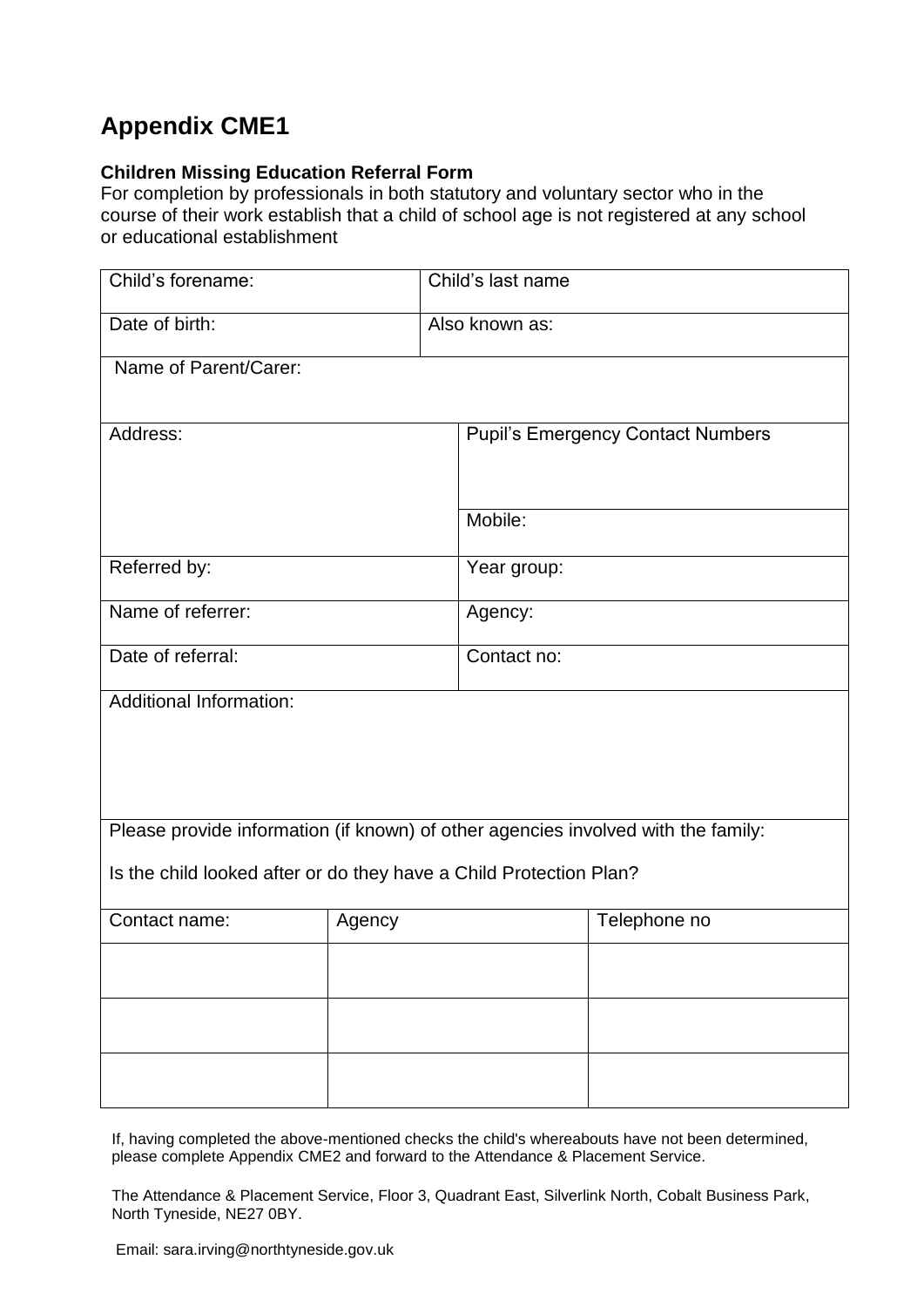## **Appendix CME2 CHECKLIST FOR CHILDREN THOUGHT TO HAVE LEFT THE AREA**

This checklist is to be completed by the Attendance and Placement Team in all cases where it would seem that a child has moved from the area, and the school at which the child is currently registered has not been informed of either a new address or school. Name of child

....................................................................................................................................... **School** 

.......................................................................................................................................

| <b>Action Taken</b> |                                                                                                                                                                                                                                                                        | Date(s)<br>time | Action<br>by | Response/result<br>(Where appropriate<br>name person(s)) |
|---------------------|------------------------------------------------------------------------------------------------------------------------------------------------------------------------------------------------------------------------------------------------------------------------|-----------------|--------------|----------------------------------------------------------|
|                     | Check the possible whereabouts with staff and<br>pupils?                                                                                                                                                                                                               |                 |              |                                                          |
|                     | Check the pupil's emergency contact numbers?                                                                                                                                                                                                                           |                 |              |                                                          |
|                     | Follow local information sharing arrangements<br>and check with all agencies with known<br>involvement for example<br>housing providers<br>school admissions<br>health services<br>police<br>refuge<br>youth justice services<br>children's social care<br><b>HMRC</b> |                 |              |                                                          |
|                     | Check with UK Visas and Immigration (UKVI)<br>and/or the Border Force                                                                                                                                                                                                  |                 |              |                                                          |
|                     | Check with local authority and school from which<br>child moved originally, if known                                                                                                                                                                                   |                 |              |                                                          |
|                     | Check with any local authority and school to<br>which a child may have moved                                                                                                                                                                                           |                 |              |                                                          |
|                     | Check with the local authority where the child<br>lives, if different from where the school is                                                                                                                                                                         |                 |              |                                                          |
|                     | In the case of children of Service Personnel,<br>check with the Ministry of Defence (MoD)<br>Children's Education Advisory Service (CEAS)                                                                                                                              |                 |              |                                                          |
|                     | Undertake a home visit(s) made by appropriate<br>team, following local guidance concerning risk<br>assessment and if appropriate make enquiries<br>with neighbour(s) and relatives.                                                                                    |                 |              |                                                          |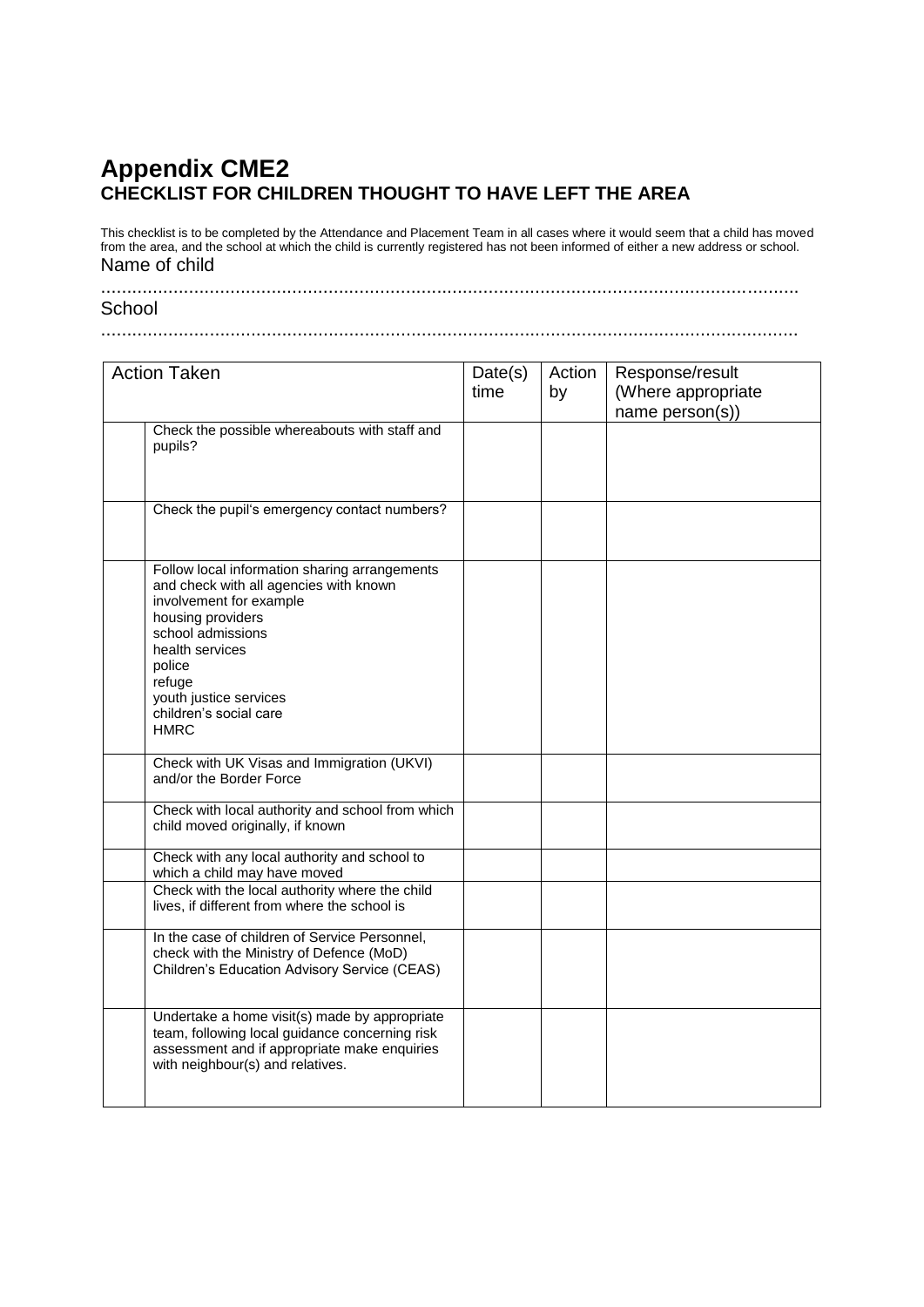# **Appendix CME 3**

Grounds for deleting a pupil of compulsory school age from a school register

| $\overline{1}$ | 8(1)(a) - where the pupil is registered at the school in accordance with the requirements of a school attendance<br>order, that another school is substituted by the local authority for that named in the order or the order is revoked by<br>the local authority on the ground that arrangements have been made for the child to receive efficient full-time<br>education suitable to his age, ability and aptitude otherwise than at school.                                                                                                                                             |
|----------------|---------------------------------------------------------------------------------------------------------------------------------------------------------------------------------------------------------------------------------------------------------------------------------------------------------------------------------------------------------------------------------------------------------------------------------------------------------------------------------------------------------------------------------------------------------------------------------------------|
| $\overline{2}$ | 8(1)(b) - except where it has been agreed by the proprietor that the pupil should be registered at more than one<br>school, in a case not falling within sub-paragraph (a) or regulation 9, that he has been registered as a pupil at<br>another school.                                                                                                                                                                                                                                                                                                                                    |
| 3              | 8(1)(c) - where a pupil is registered at more than one school, and in a case not falling within sub-paragraph (j) or<br>(m) or regulation 9, that he has ceased to attend the school and the proprietor of any other school at which he is<br>registered has given consent to the deletion.                                                                                                                                                                                                                                                                                                 |
| $\overline{4}$ | $8(1)(d)$ - in a case not falling within sub-paragraph (a) of this paragraph, that he has ceased to attend the school<br>and the proprietor has received written notification from the parent that the pupil is receiving education otherwise<br>than at school.                                                                                                                                                                                                                                                                                                                            |
| 5              | 8(1)(e) - except in the case of a boarder, that he has ceased to attend the school and no longer ordinarily resides<br>at a place which is a reasonable distance from the school at which he is registered.                                                                                                                                                                                                                                                                                                                                                                                 |
| 6              | $8(1)(f)$ - in the case of a pupil granted leave of absence in accordance with regulation 7(1A), that —<br>(i) the pupil has failed to attend the school within the ten school days immediately following the expiry of the period<br>for which such leave was granted;<br>(ii) the proprietor does not have reasonable grounds to believe that the pupil is unable to attend the school by<br>reason of sickness or any unavoidable cause; and<br>(iii) the proprietor and the local authority have failed, after jointly making reasonable enquiries, to ascertain where<br>the pupil is. |
| $\overline{7}$ | $8(1)(g)$ - that he is certified by the school medical officer as unlikely to be in a fit state of health to attend school<br>before ceasing to be of compulsory school age, and neither he nor his parent has indicated to the school the<br>intention to continue to attend the school after ceasing to be of compulsory school age.                                                                                                                                                                                                                                                      |
| 8              | 8(1)(h) - that he has been continuously absent from the school for a period of not less than twenty school days and<br>(i) at no time was his absence during that period authorised by the proprietor in accordance with regulation 6(2);<br>(ii) the proprietor does not have reasonable grounds to believe that the pupil is unable to attend the school by<br>reason of sickness or any unavoidable cause; and<br>(iii) the proprietor of the school and the local authority have failed, after jointly making reasonable enquiries, to<br>ascertain where the pupil is.                 |
| 9              | 8(1)(i) - that he is detained in pursuance of a final order made by a court or of an order of recall made by a court or<br>the Secretary of State, that order being for a period of not less than four months, and the proprietor does not have<br>reasonable grounds to believe that the pupil will return to the school at the end of that period.                                                                                                                                                                                                                                        |
| 10             | $8(1)(j)$ - that the pupil has died.                                                                                                                                                                                                                                                                                                                                                                                                                                                                                                                                                        |
| 11             | 8(1)(k) - that the pupil will cease to be of compulsory school age before the school next meets and-<br>(i) the relevant person has indicated that the pupil will cease to attend the school; or<br>(ii) the pupil does not meet the academic entry requirements for admission to the school's sixth form.                                                                                                                                                                                                                                                                                  |
| 12             | 8(1)(I) - in the case of a pupil at a school other than a maintained school, an Academy, a city technology college or<br>a city college for the technology of the arts, that he has ceased to be a pupil of the school.                                                                                                                                                                                                                                                                                                                                                                     |
| 13             | 8(1)(m) - that he has been permanently excluded from the school.                                                                                                                                                                                                                                                                                                                                                                                                                                                                                                                            |
| 14             | 8(1)(n) - where the pupil has been admitted to the school to receive nursery education, that he has not on<br>completing such education transferred to a reception, or higher, class at the school.                                                                                                                                                                                                                                                                                                                                                                                         |
| 15             | $8(1)(o)$ where-<br>(i) the pupil is a boarder at a maintained school or an Academy;<br>(ii) charges for board and lodging are payable by the parent of the pupil; and<br>(iii) those charges remain unpaid by the pupil's parent at the end of the school term to which they relate.                                                                                                                                                                                                                                                                                                       |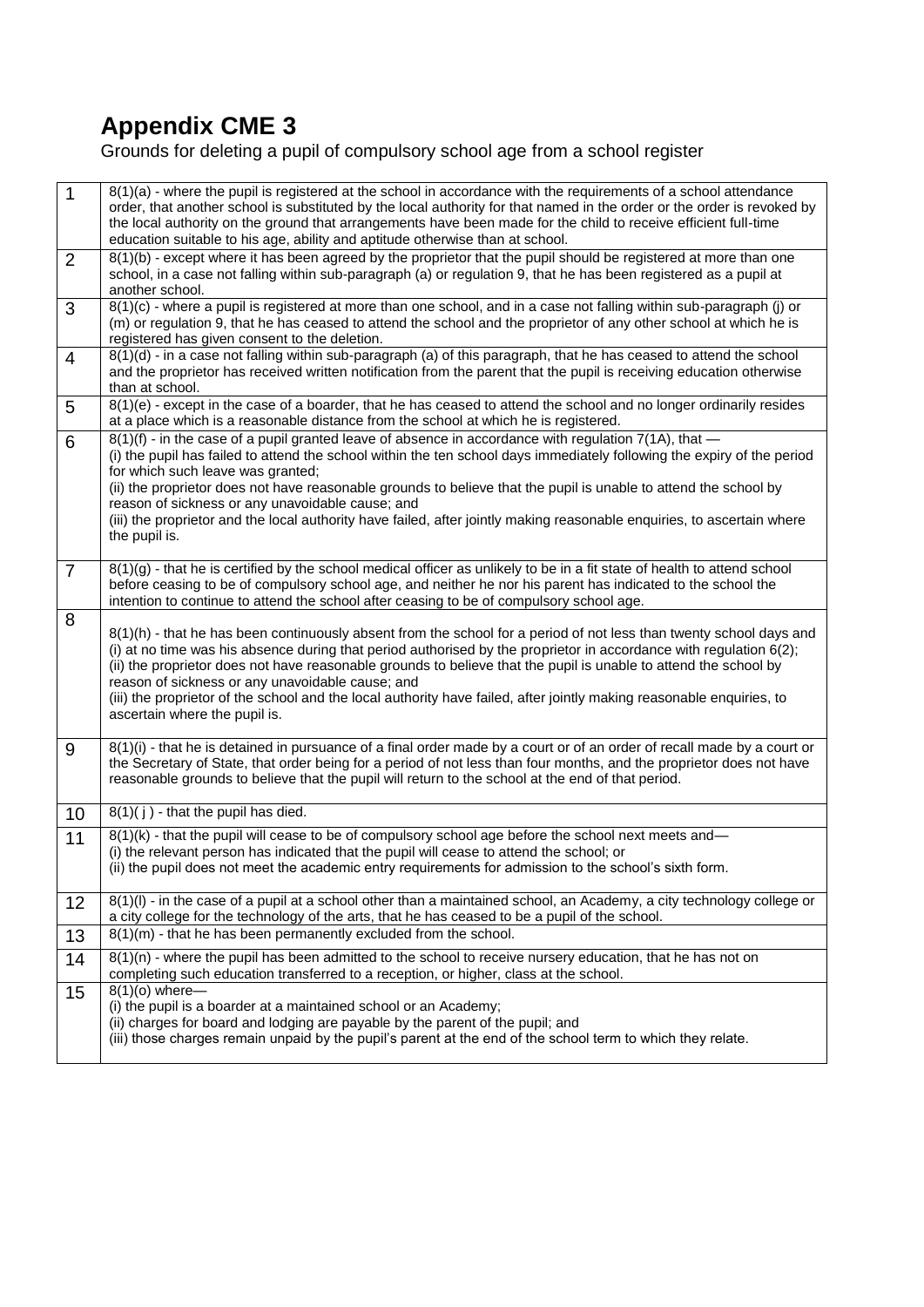# **Appendix CME 4**

### **WEEKLY RETURN FOR PUPILS ADMITTED TO AND REMOVED FROM SCHOOL ROLL**

NAME OF SCHOOL……………………....................…...... WEEK ENDING........................

#### **Children admitted**

| Name | <b>DOB</b> | New Home Address | Previous home<br>address & School |
|------|------------|------------------|-----------------------------------|
|      |            |                  |                                   |
|      |            |                  |                                   |
|      |            |                  |                                   |
|      |            |                  |                                   |
|      |            |                  |                                   |
|      |            |                  |                                   |
|      |            |                  |                                   |
|      |            |                  |                                   |

#### **Children transferring out of school**

| Name | <b>DOB</b> | New Home Address<br>and New School | Previous home<br>address |
|------|------------|------------------------------------|--------------------------|
|      |            |                                    |                          |
|      |            |                                    |                          |
|      |            |                                    |                          |
|      |            |                                    |                          |
|      |            |                                    |                          |
|      |            |                                    |                          |
|      |            |                                    |                          |
|      |            |                                    |                          |

Headteacher....................................... Date..................................

Please return to: The Attendance & Placement Service, Quadrant East, Silverlink North, Cobalt Business Park, North Tyneside, NE27 0BY. Email: [sara.irving@northtyneside.gov.uk](mailto:sara.irving@northtyneside.gov.uk)